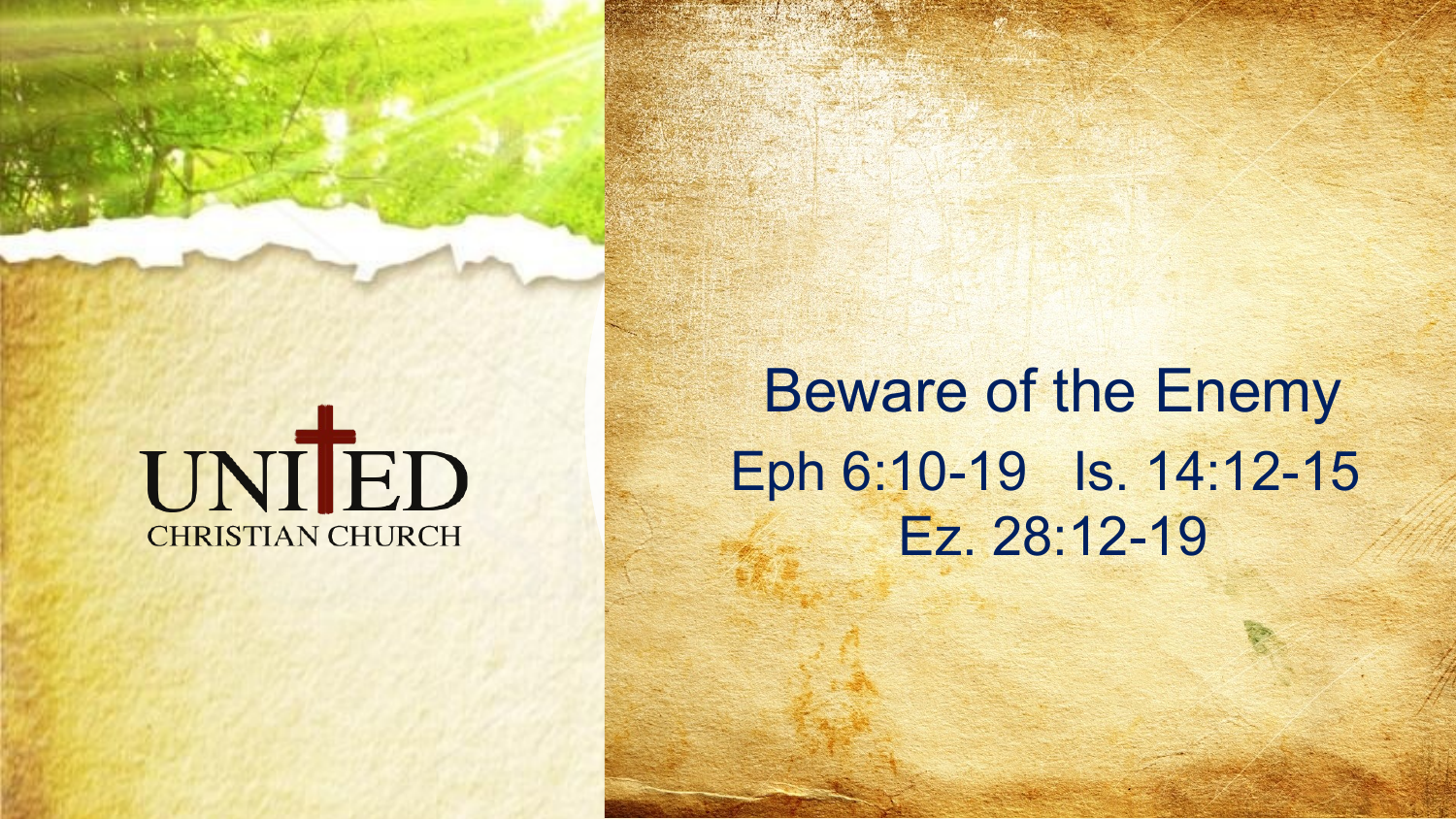## **Introduction**

- *Apostle Paul writes in Ephesians 6:12 " For our struggle is not against flesh and blood, but against the rulers, against the authorities, against the powers of the dark world and against the spiritual forces of evil in the heavenly realms."*
- *Our enemy is Satan and the fallen angels.*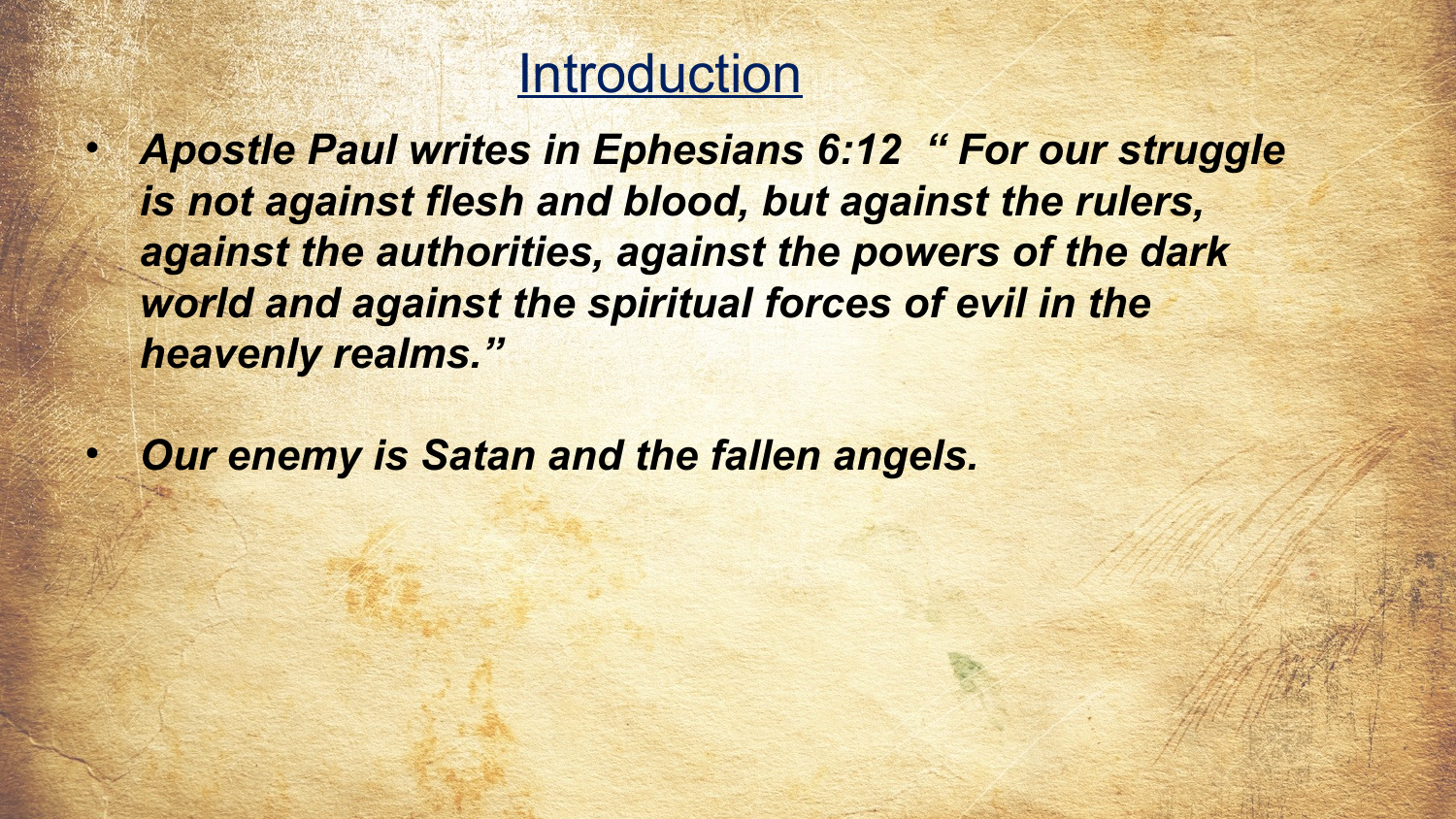## **Introduction**

- *I believe, in order to fight with him effectively, it is important*  that, we must know who he is, how strong he is, how he *works and what kinds of weapons he uses.*
- *It is also important for us to know what are the weapons, which God has given to us to stand against him and his demons.*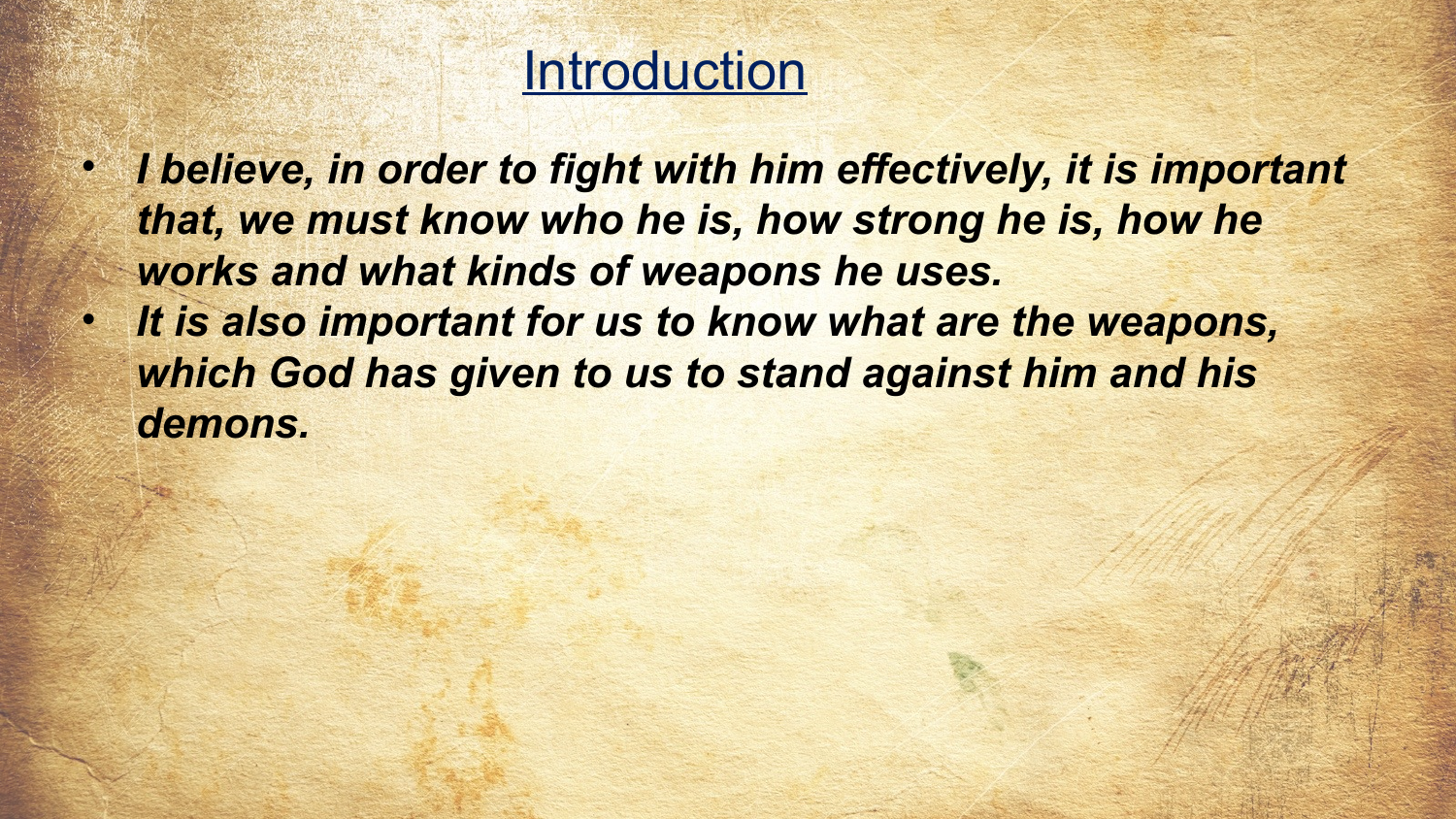

- *He was created as a blameless angel, perfect in wisdom and beauty to live in the presence of God. Ez. 28:11*
- *He was adorned with precious stones. Vs 13*
- *He was anointed as a guardian cherub to serve God. Ez. 28:14*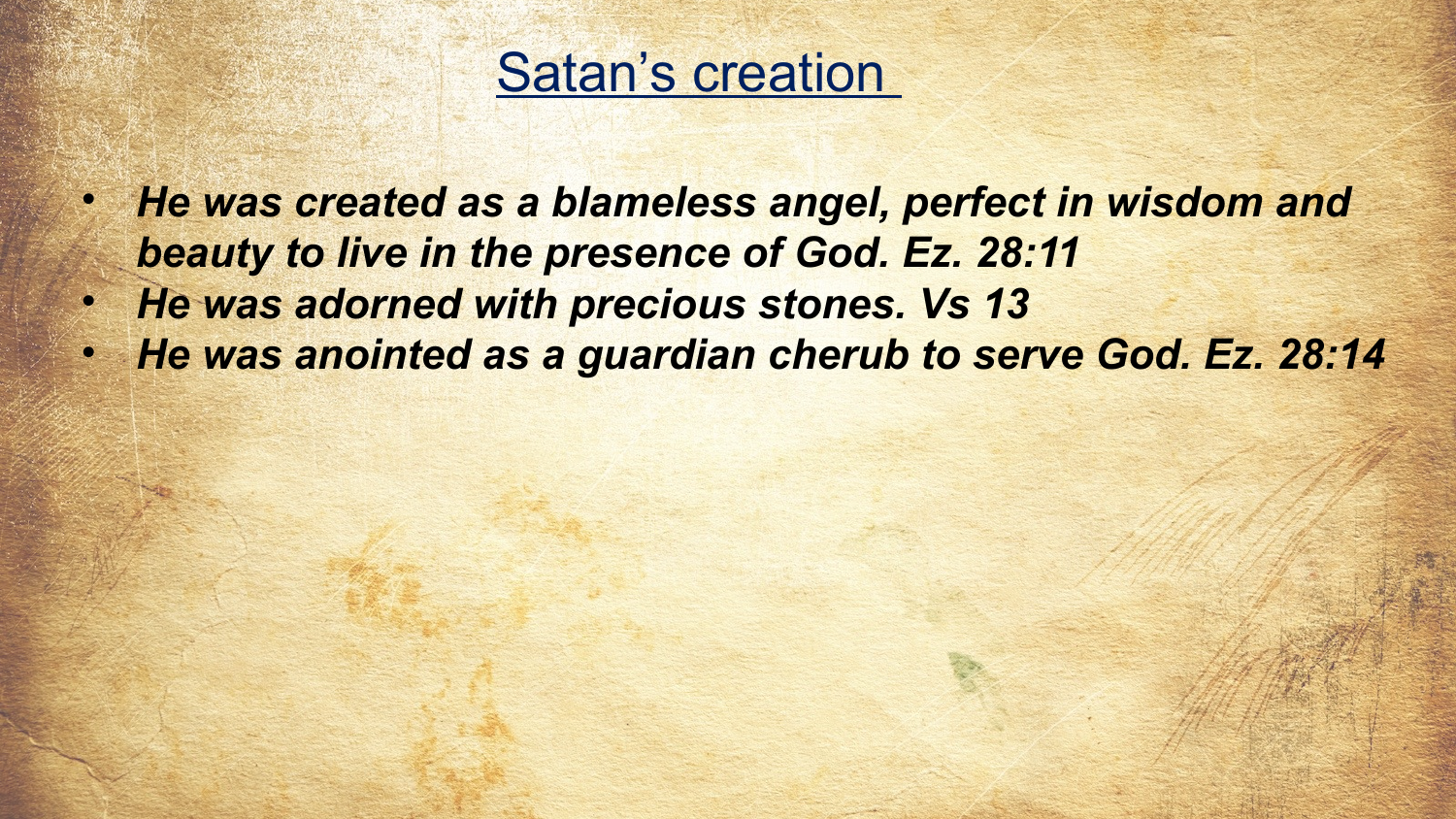

- *Prophet Isaiah explain his fall in chapter 14. He gives us five " I WILL" statements of Satan in which he said:*
- *I will ascend to the heavens.*
- *I will raise my throne above the throne of God.*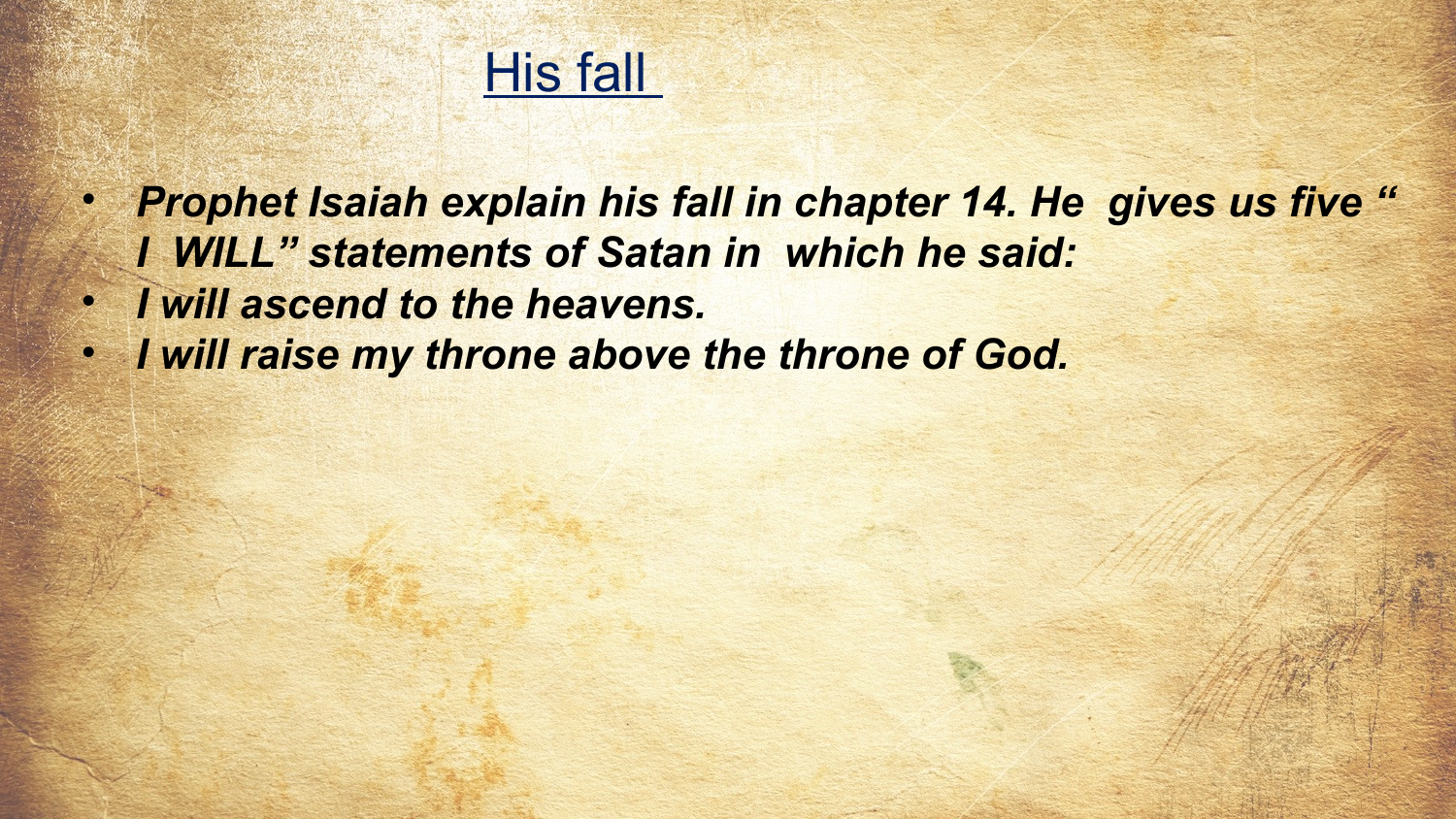## His fall

- *I will sit enthroned on the mount of assembly on the utmost heights of Mount Zaphon.*
- *I will ascend above the tops of the clouds.*
- *I will make myself like the Most High.*
- *His pride was the cause of his fall. 1 Ti. 3:6*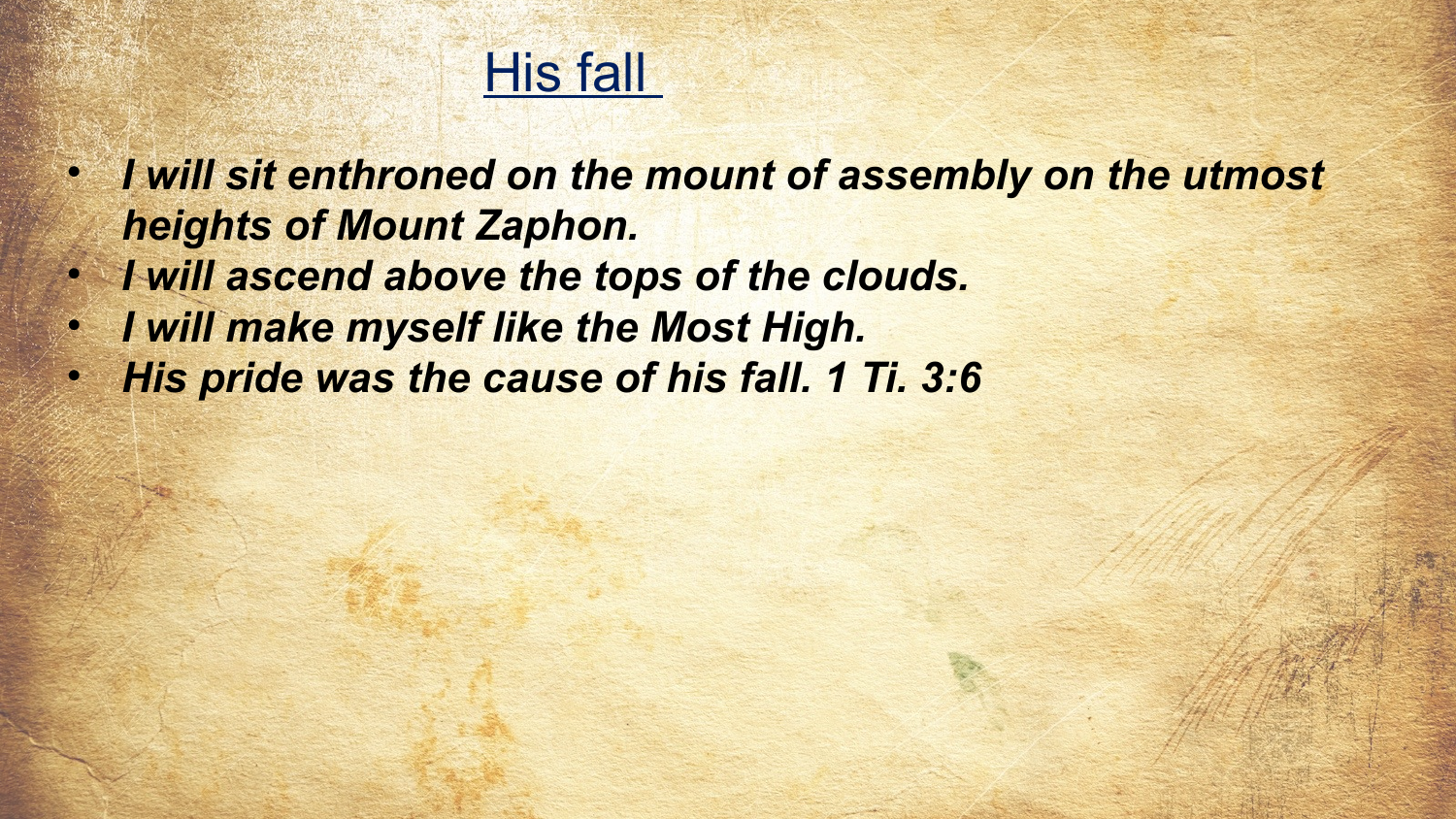## His fall

- *His fall happened prior to Genesis 3.*
- *Jesus talked about his fall in Luke 10:17-18.*
- *Apostle John writes about the fall in Revelation 12:4.*
- *One third of the angels took part in the rebellion and were also expelled. They are called demons and forces of air. Jude 6*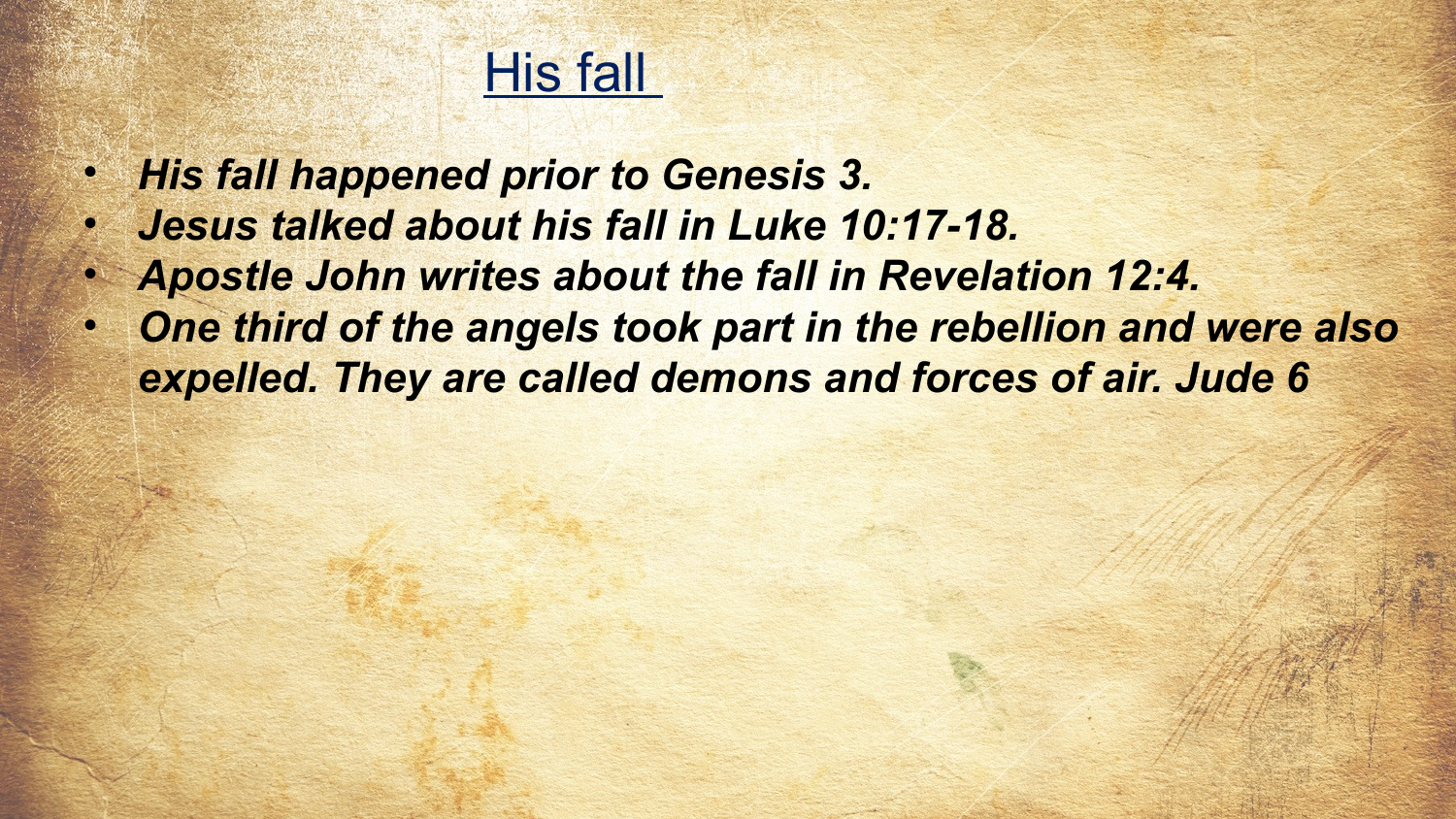## **His defeat**

- *He was defeated by Michael and his angels. Rev 12:7*
- *Some fallen angels were arrested and are kept in hell for final judgment. Jude 6*
- *Satan was totally defeated by Christ on the cross. Col 2:13-15*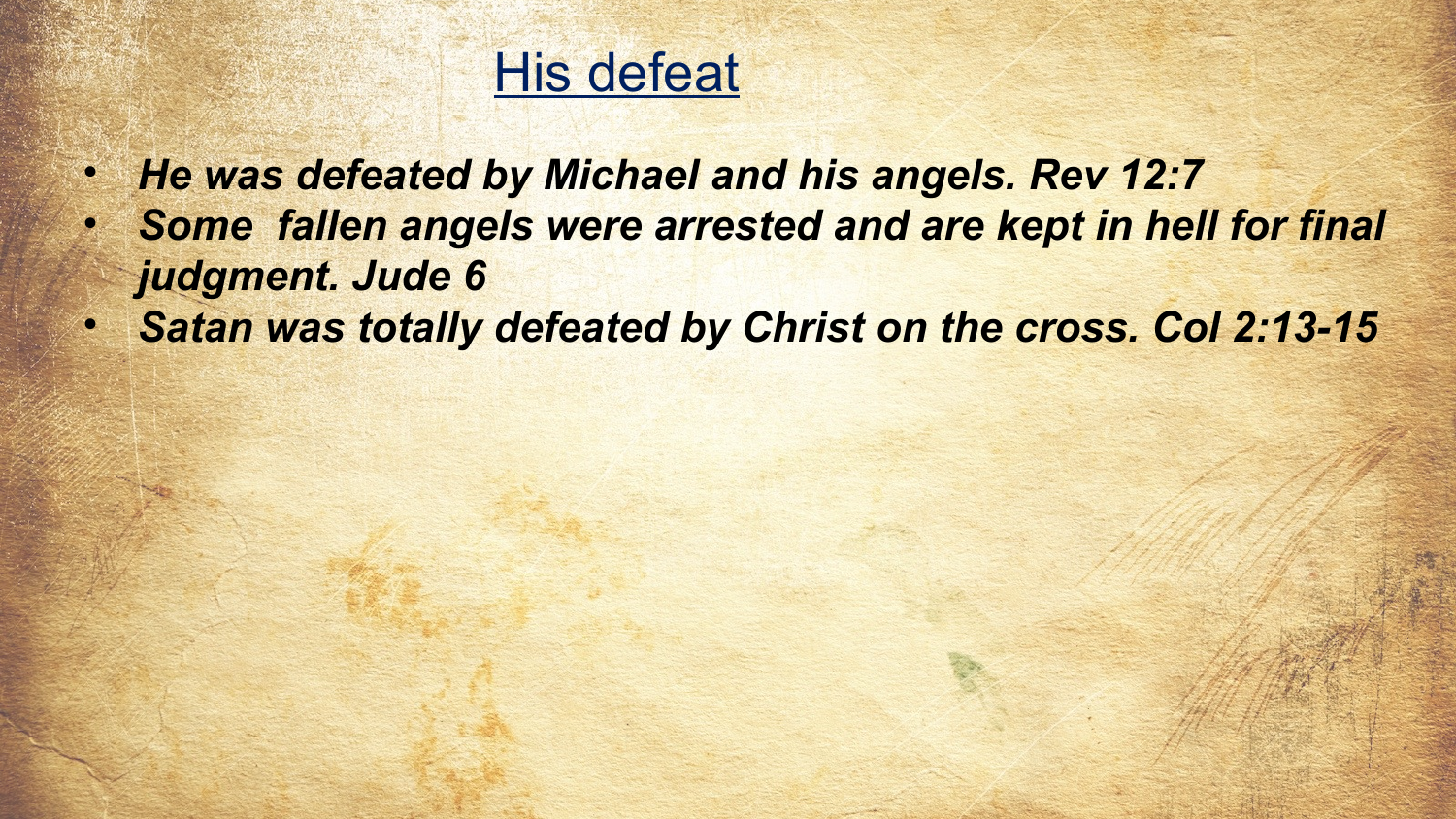## **His defeat**

- *He is a defeated enemy.*
- *Apostle Peter describes him as a roaring lion who prowls to devour someone but according to Apostle James when we resist him, he runs away.*
- *He will be finally judged by God and thrown in the lake of fire. Rev 20*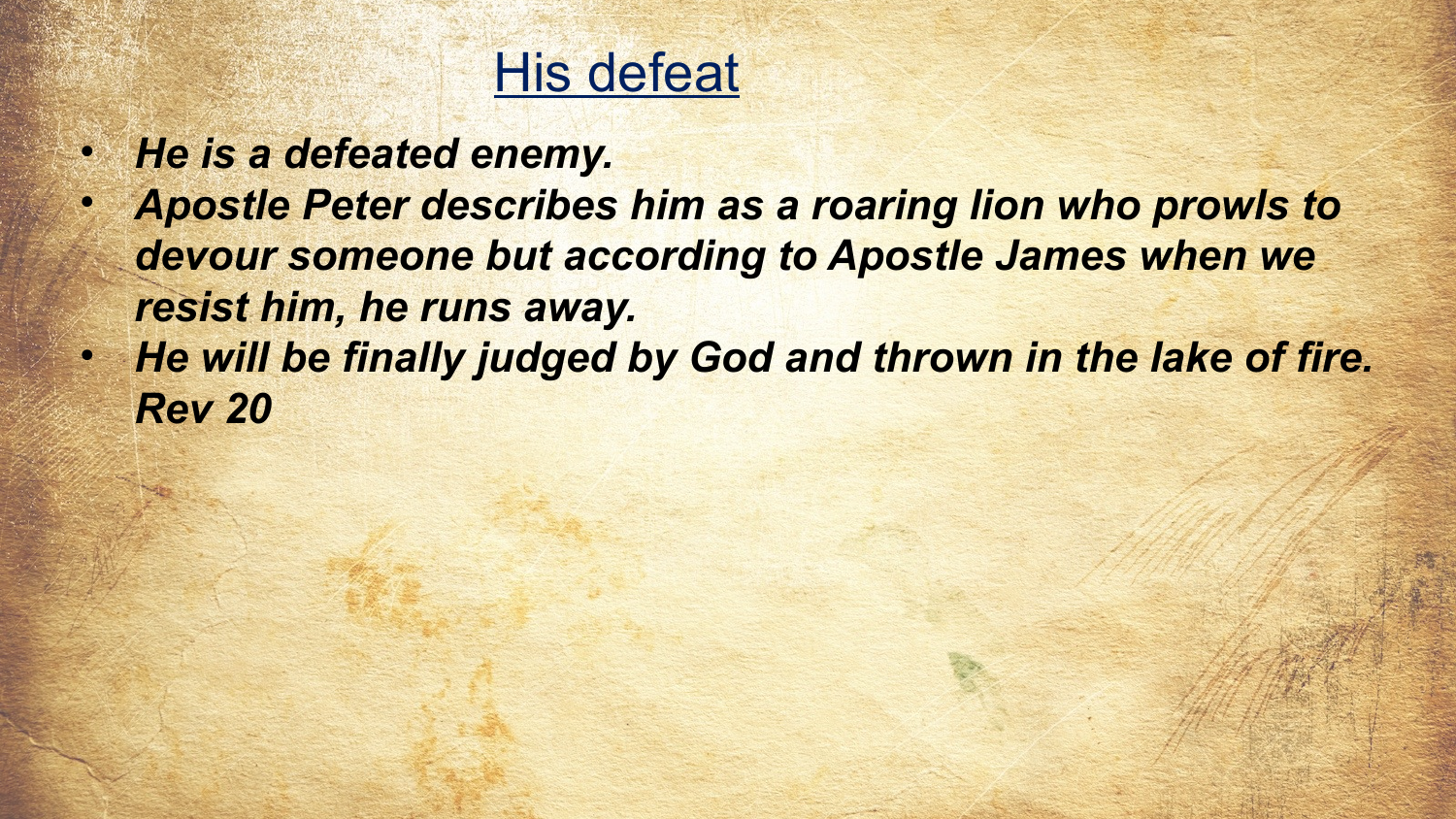## His names and Titles

- *He is called Satan which means accuser or adversary. Zec. 3:1; Mt. 4:10*
- *Devil which means slanderer. Heb. 2:14 and Mt 4:8*
- *Lucifer ( morning star) Isa. 14:12*
- *Belial means wickedness. 2 Co. 6:15*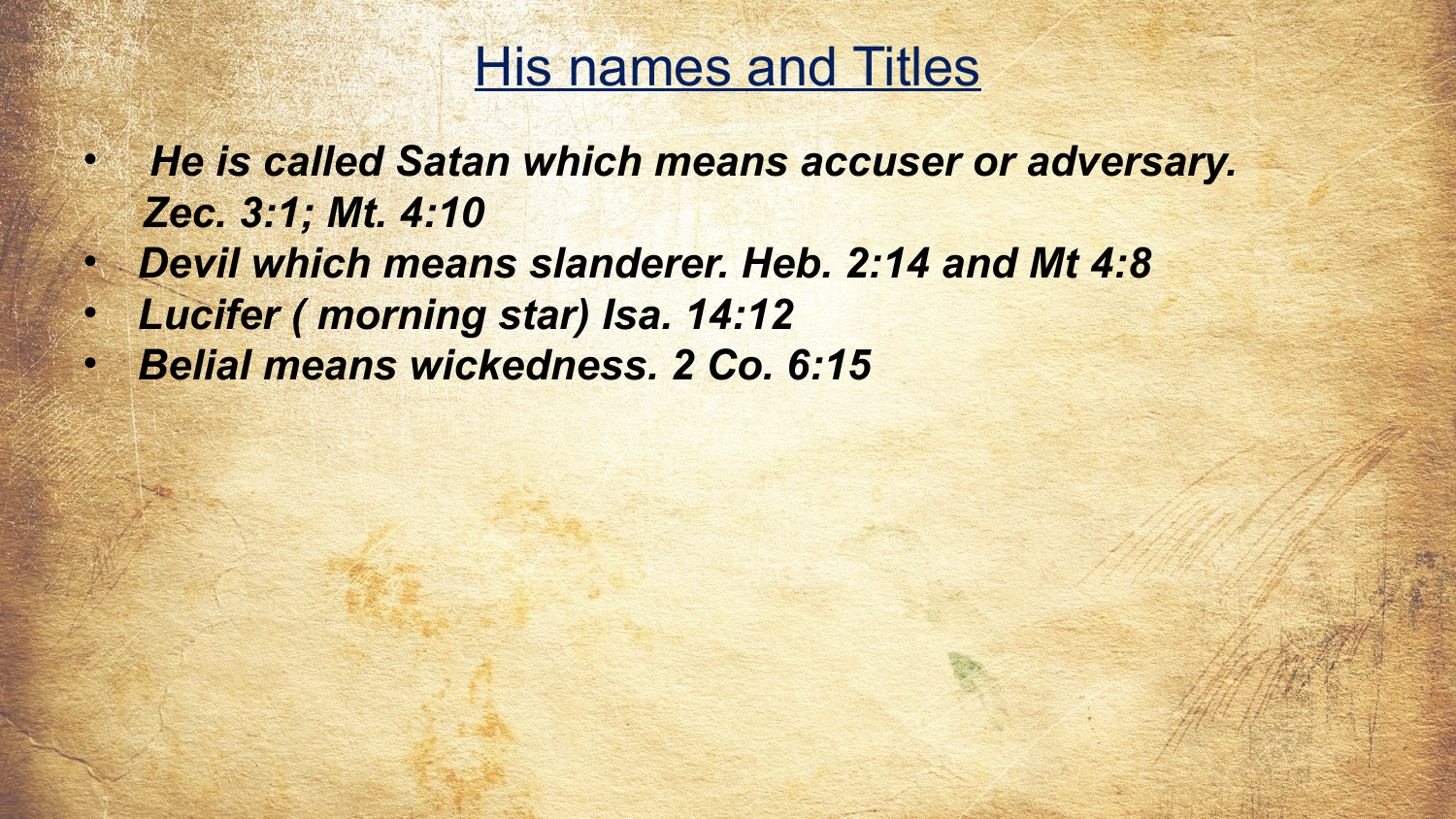# His Titles

- *Bible ascribes a number of descriptive titles to Satan:*
- *Prince of demons. Mt 12:24*
- *He is called god of this age. 2 Co. 4:4*
- *Ruler of the Kingdom of the air. Eph 2:2*
- *Prince ruler of this world. Jn 12:31*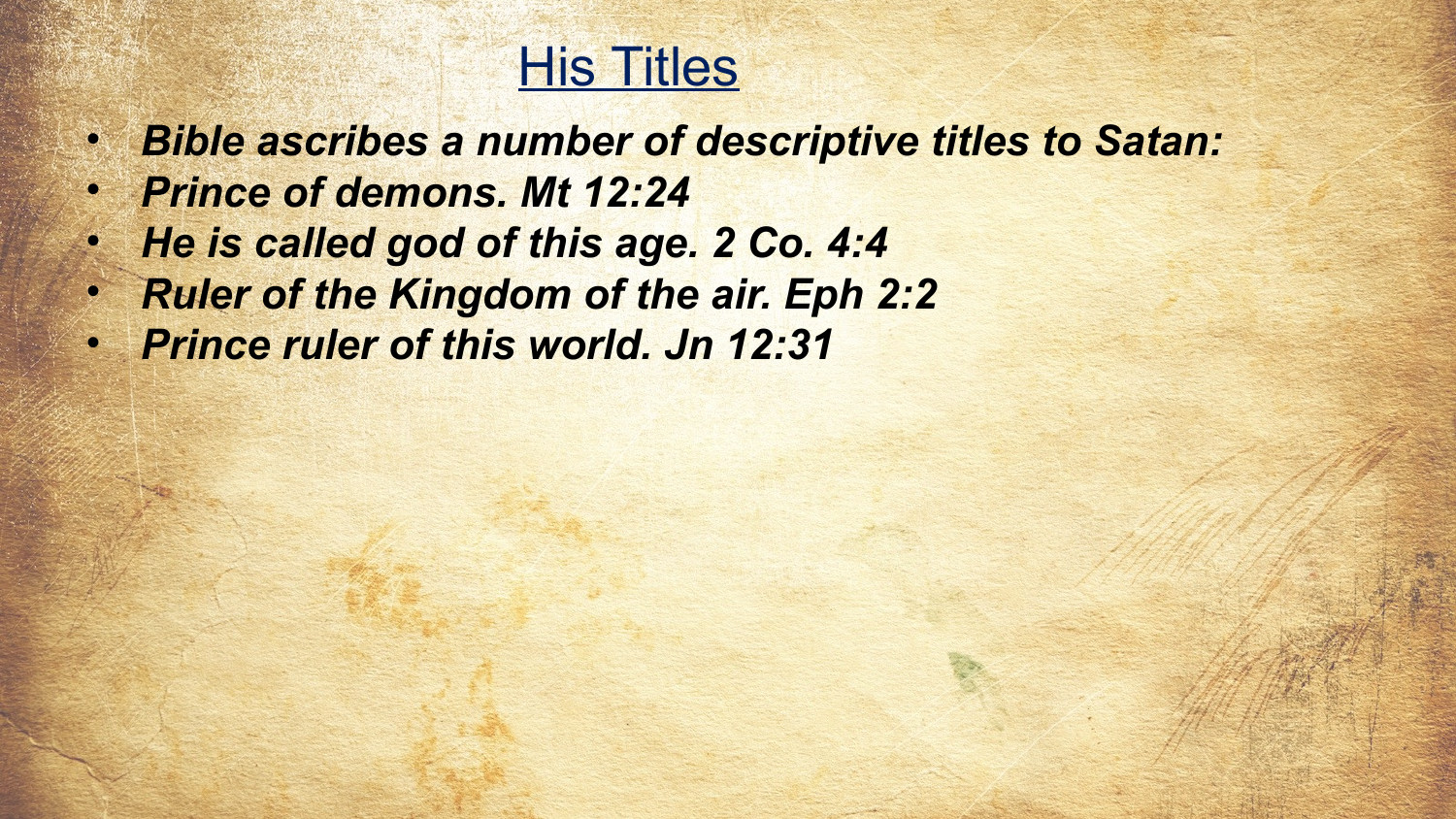## His Titles

- *The evil one. 1 Jn. 5:19*
- *Dragon/serpent Rev 12:7 and the tempter 1 Th 3:5*
- *Accuser of the brethren. Rev 12:10 and the enemy. Mt 13:39*
- *A roaring lion 1 Pe 5:8 and an angel of light in 2Co. 11:14*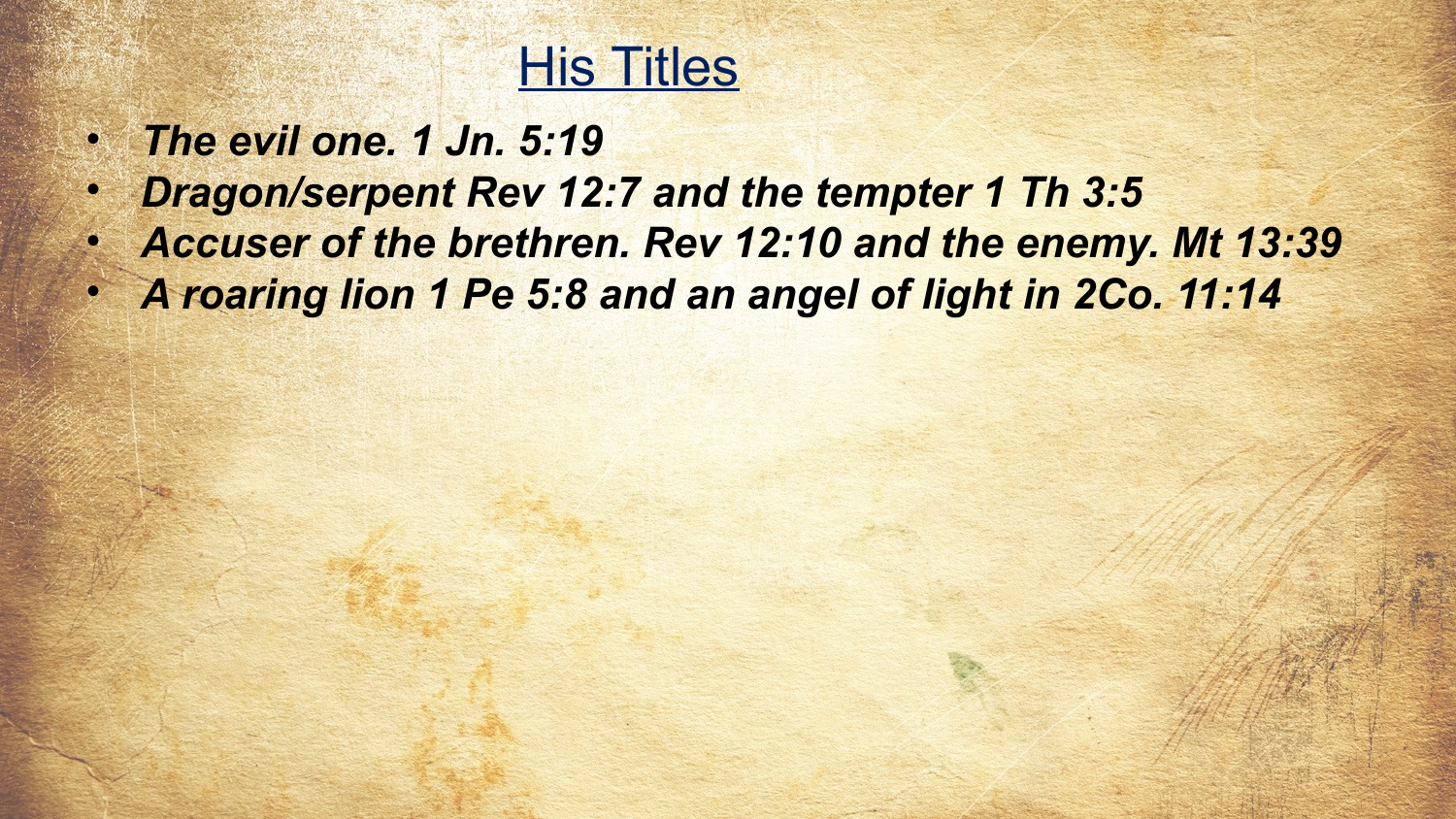# His Character

- *He is described in the Bible as a :*
	- *Murderer in John 8:44*
	- *Liar in John 8:44*
	- *Deceiver in Revelation 20:7-8*
	- *Adversary in 1 Pe 5:8 and*
	- *The father of unbelievers in Jn 8:44*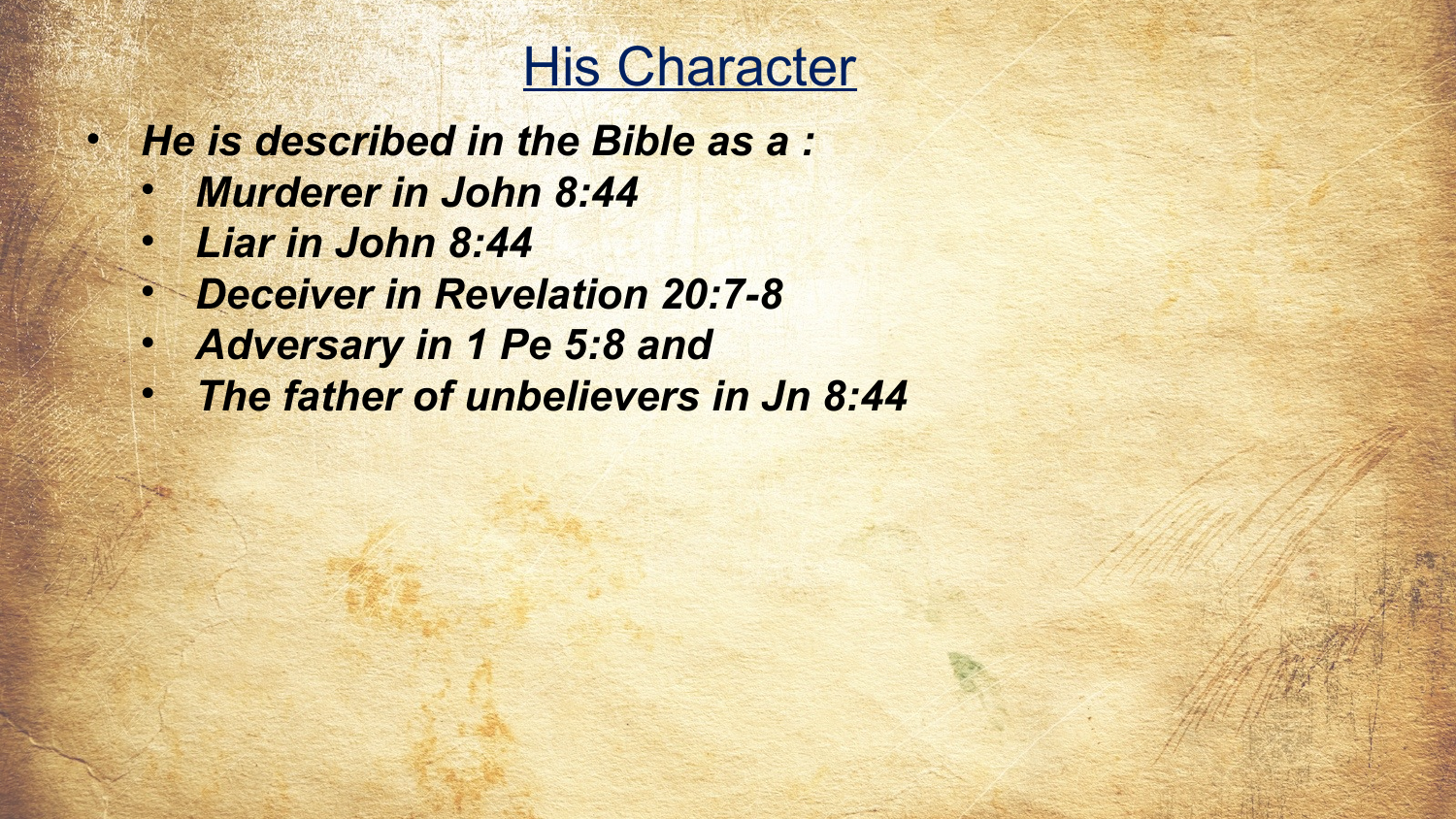## His Power

- *He is powerful but has been defeated. He is not omnipotent, omnipresence and omniscience .*
- *He works under the sovereignty of God. Job 1:12; Jn 12:31 and Jn 16:11*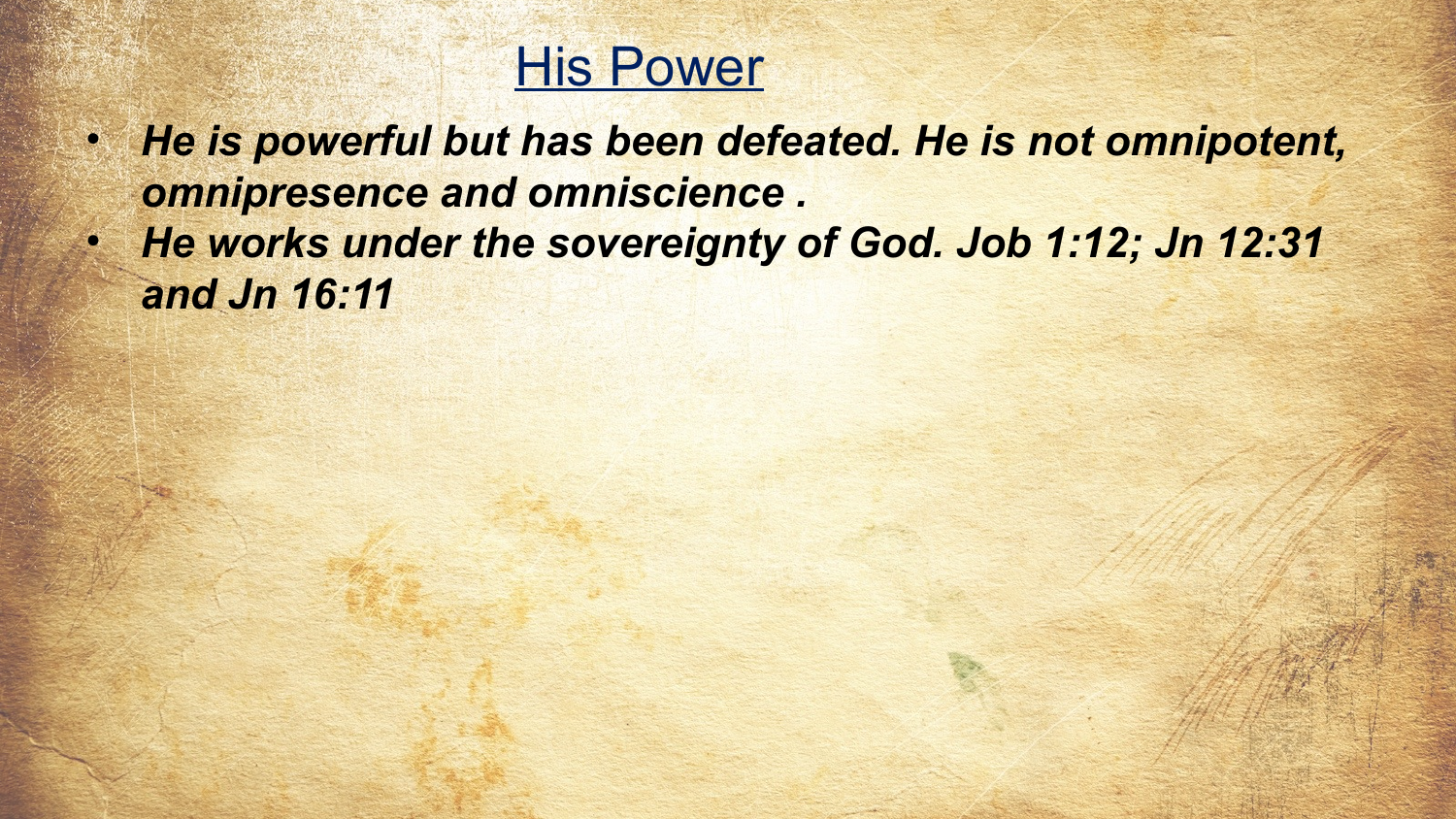## His methods to defeat the believers

- *His overall purpose is to defeat God and his people. He works against the believers through following ways:*
- *Masquerades as an angel of light. 2 Co 11:14*
- *Hinders their prayers. Da 10:12-13*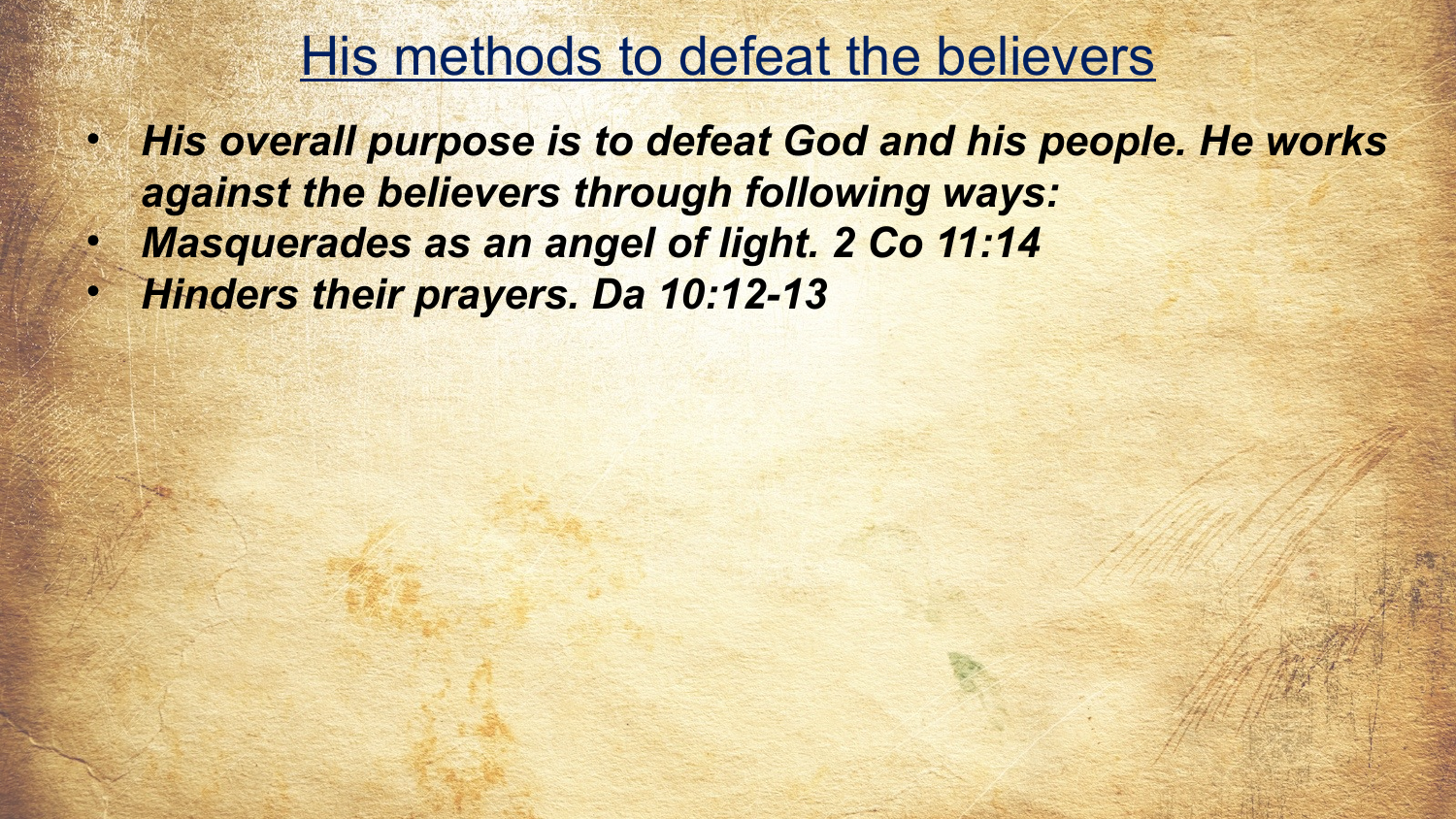## His methods to defeat the believers

- *Plants false Christians in the church to create confusion and strife. Mt 13:36-43*
- *Encourages immorality. 1 Co. 7:1-7*
- *Promotes Spiritual warfare. Eph. 6: 10-18*
- *Tempts them to do various sins. Jas. 1:13-15*
- *Seeks to destroy their testimony. 1 Pe. 5:8*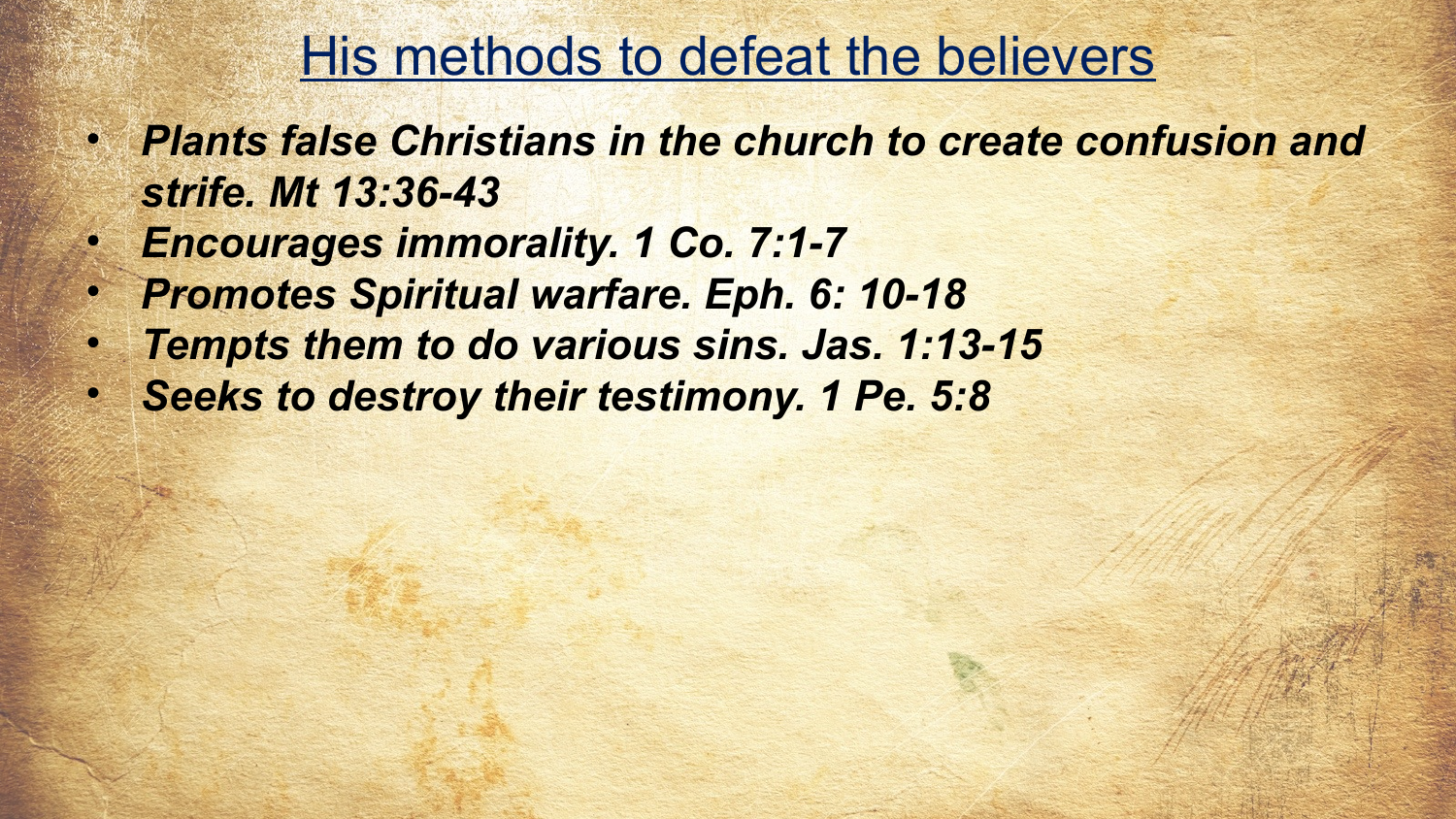## His methods to defeat the believers

- *He tries to snare them in pride. 1Ti. 3:7*
- *He tries to discourage believers.*
- *He persecutes the believers.*
- *Causes pain and afflictions. Job and Paul*
- *He accuses them. Rev 12*
- *His goal is to destroy the believers.*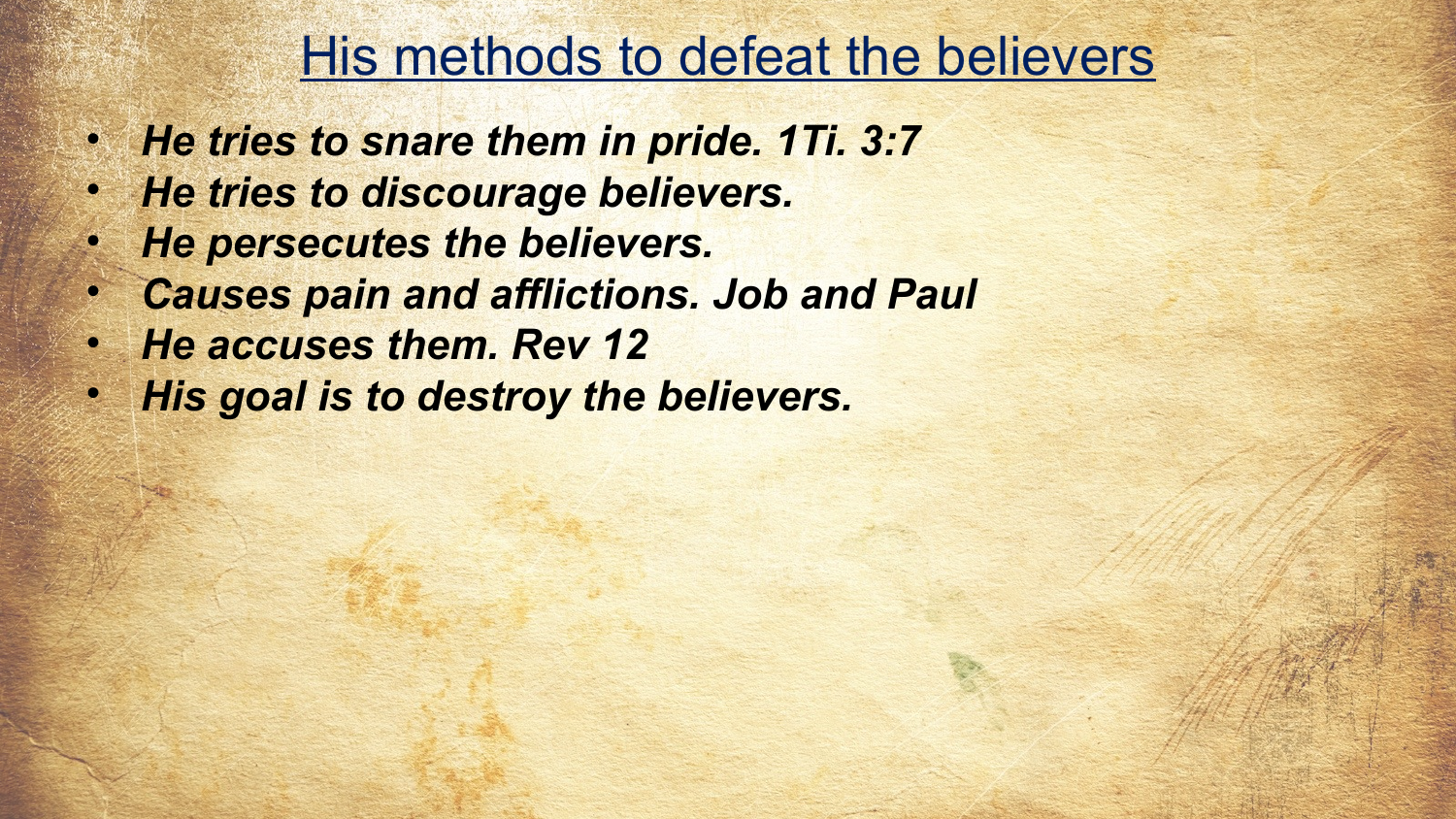## **His Weapons**

- *Satan is number one enemy of the believers. He has three main weapons, which he uses against them all the times.*
- *Fallen angels which are the powers of air. Eph. 6:12*
- *The flesh is our inner inclination to do evil. Gal. 5:16-17.*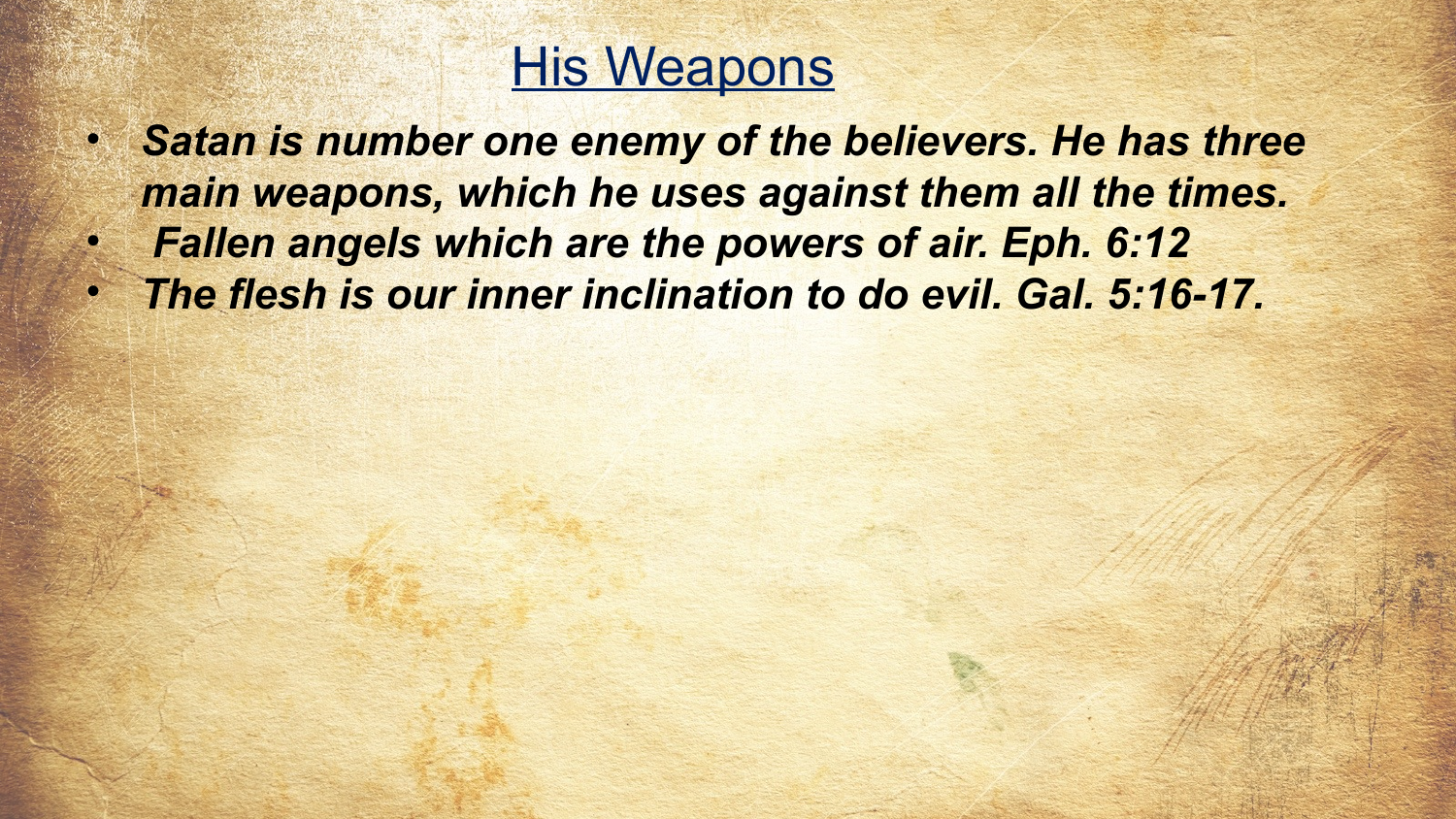

- *The world is the unhealthy social, religious, political, philosophical and psychological environment in which we live. James 3:15; 1 John 2:15-17 and 3:7-10*
- *These three weapons are used by Satan all the times against God's people.*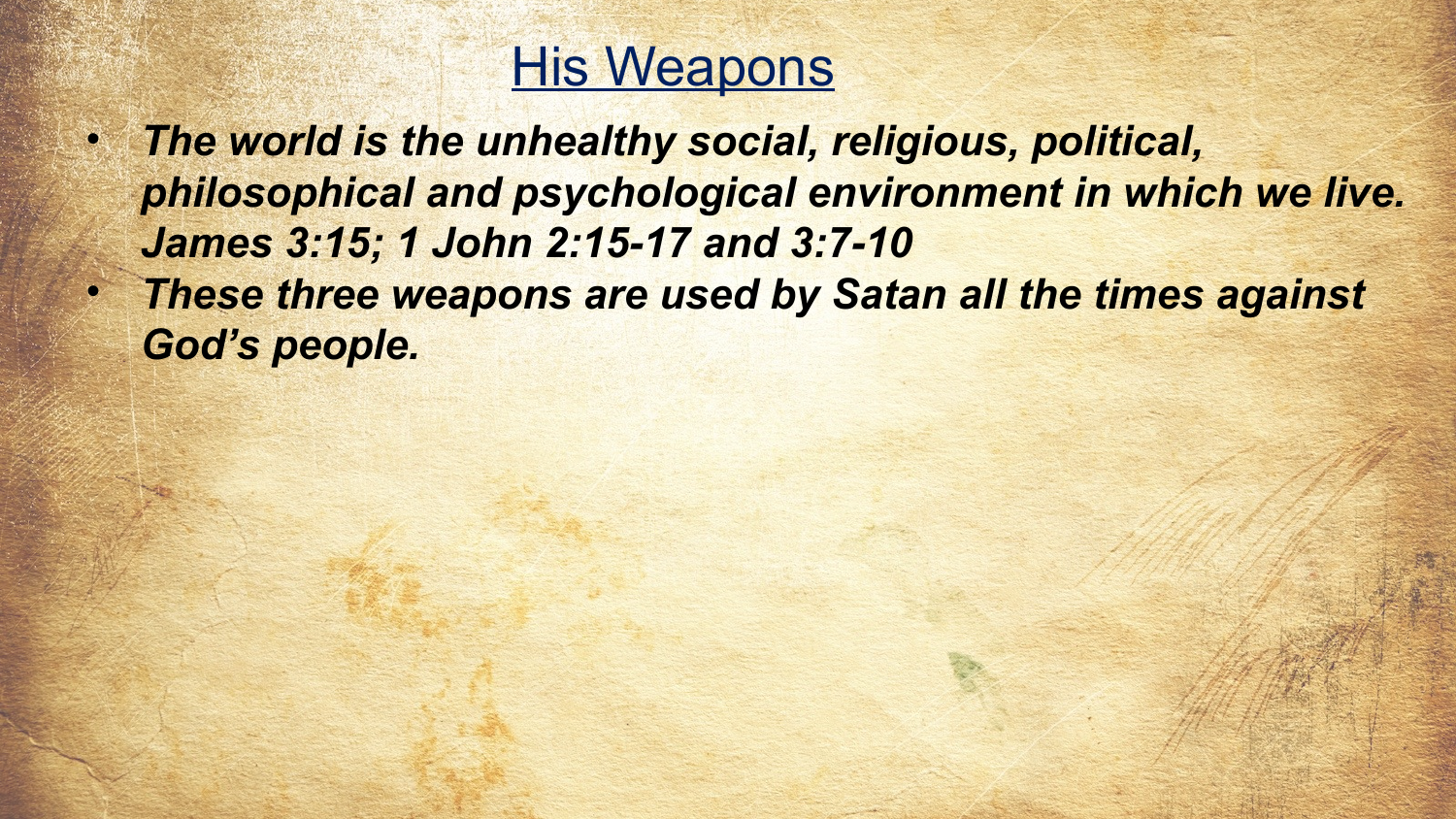## How Should we fight him

- *We should never underestimate him. Jude 8*
- *Know your position in Christ. Eph. 1-3*
- *We should submit to God. Jas. 4:7*
- *We shall pray for God's power. Eph 3:14-19*
- *We should put on the full armor of God. Eph.6:13-19*